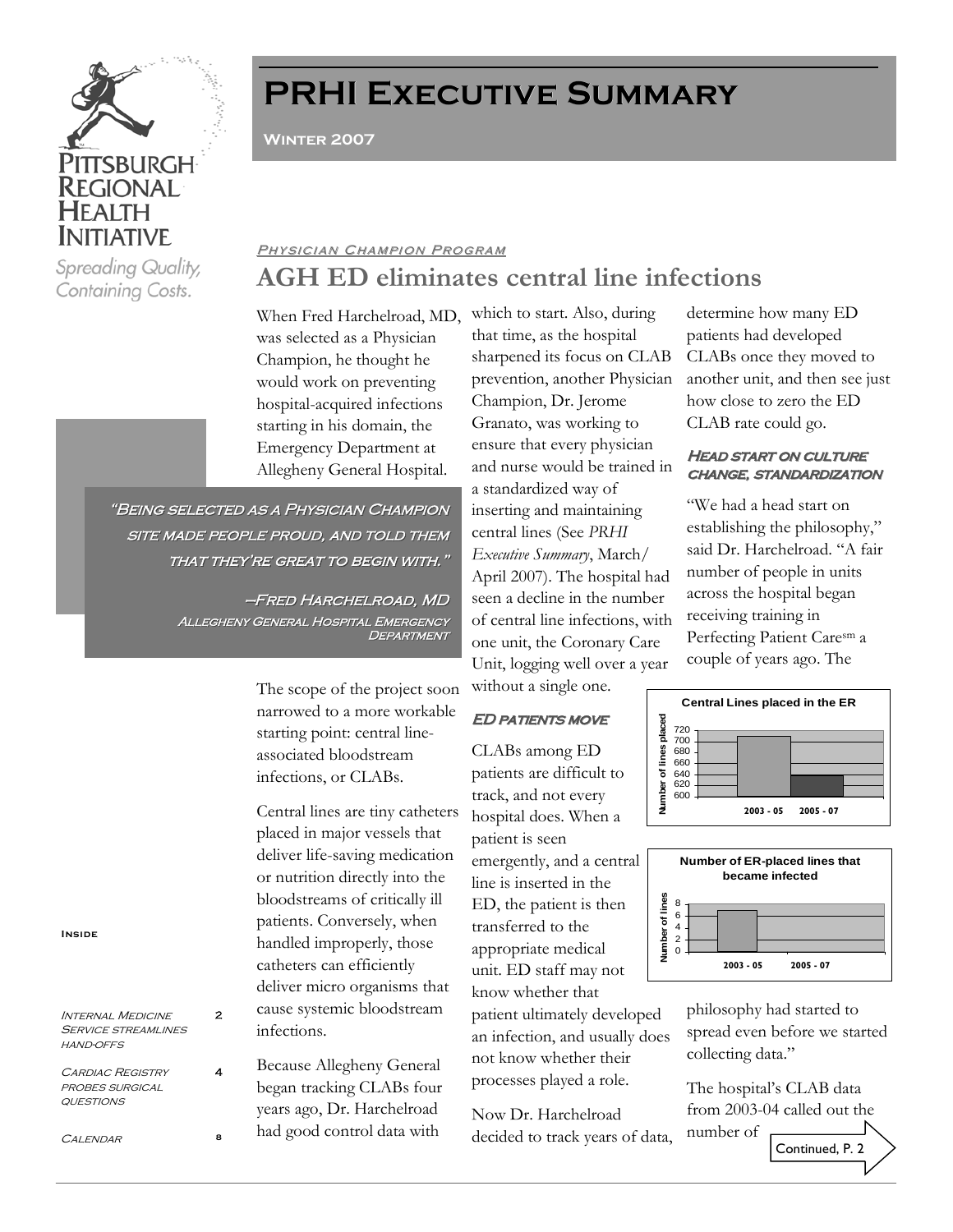## **FROM PAGE ONE**

# **AGH ED eliminates central line infections**

patients whose lines had been inserted in the ED and who went on to develop an infection while they were hospitalized. That number (see table)





became the control.

"It's good to remember that, by July 1, 2005, every physician who placed central lines, and every nurse who cared for them in the ED, had been trained in

standardized procedures," said Dr. Harchelroad.

Standardizing of procedures is a basic principle of Perfecting Patient Care<sup>SM</sup> and other Toyota-based or "lean" healthcare improvement efforts. Standardizing reduces wasted effort and material, and reduces the chances of introducing error. It also makes variations more visible. Learning why a standard procedure had to be modified in a certain instance can lead to new understandings, and provide an opportunity to reinforce or improve the procedure.

## **RESULTS**

Between 2003 and 2005, the control group showed 709 lines placed in the Emergency Department, of which 7 ultimately became infected, and 18 reported complications. The average time for line placement (based on a survey of 15 of the 709 lines) was 41 minutes. Between 2005 and 2007, physicians in the ED placed 638 central lines, with zero infections and five complications.

The average time for line placement, (based on observation of 27 placements) was just 12 minutes.

"The reduction in time is more than just convenience. It cuts the amount of time patients are exposed to risk. With less air blowing over the area, there's less overall chance of infection," said Dr. Harchelroad.

## **PHYSICIAN CHAMPIONS**

Dr. Harchelroad credits the Physician Champion Program with giving the staff a boost of pride and renewed impetus to move forward more aggressively.

"This wasn't an administrator telling the staff something. Being selected as a Physician Champion site made people proud, and told them that they're great to begin with," said Dr. Harchelroad. "The ED can be a tough place, and it can be hard to generate enthusiasm. But being selected for this program really did generate enthusiasm. And so have the results!"

Dr. Harchelroad formally presented his findings at the Fourth Mediterranean Emergency Medicine Congress, an international symposium of Emergency Medicine physicians and researchers, held in September 2007.

| RESULIS OF CLAD REDUCTION AT AGH EMERGENCT DEPARTMENT<br>A PHYSICIAN CHAMPION PROJECT |                       |                                              |               |                              |  |  |  |  |  |
|---------------------------------------------------------------------------------------|-----------------------|----------------------------------------------|---------------|------------------------------|--|--|--|--|--|
|                                                                                       | Lines placed<br>in ED | <b>Patients</b><br>developing<br><b>CLAB</b> | Complications | Minutes to line<br>placement |  |  |  |  |  |
| 2003-05                                                                               | 709                   |                                              | 18            | 4 I                          |  |  |  |  |  |
| 2005-07                                                                               | 638                   |                                              |               |                              |  |  |  |  |  |

CLAB penuction at AGH EMERGENC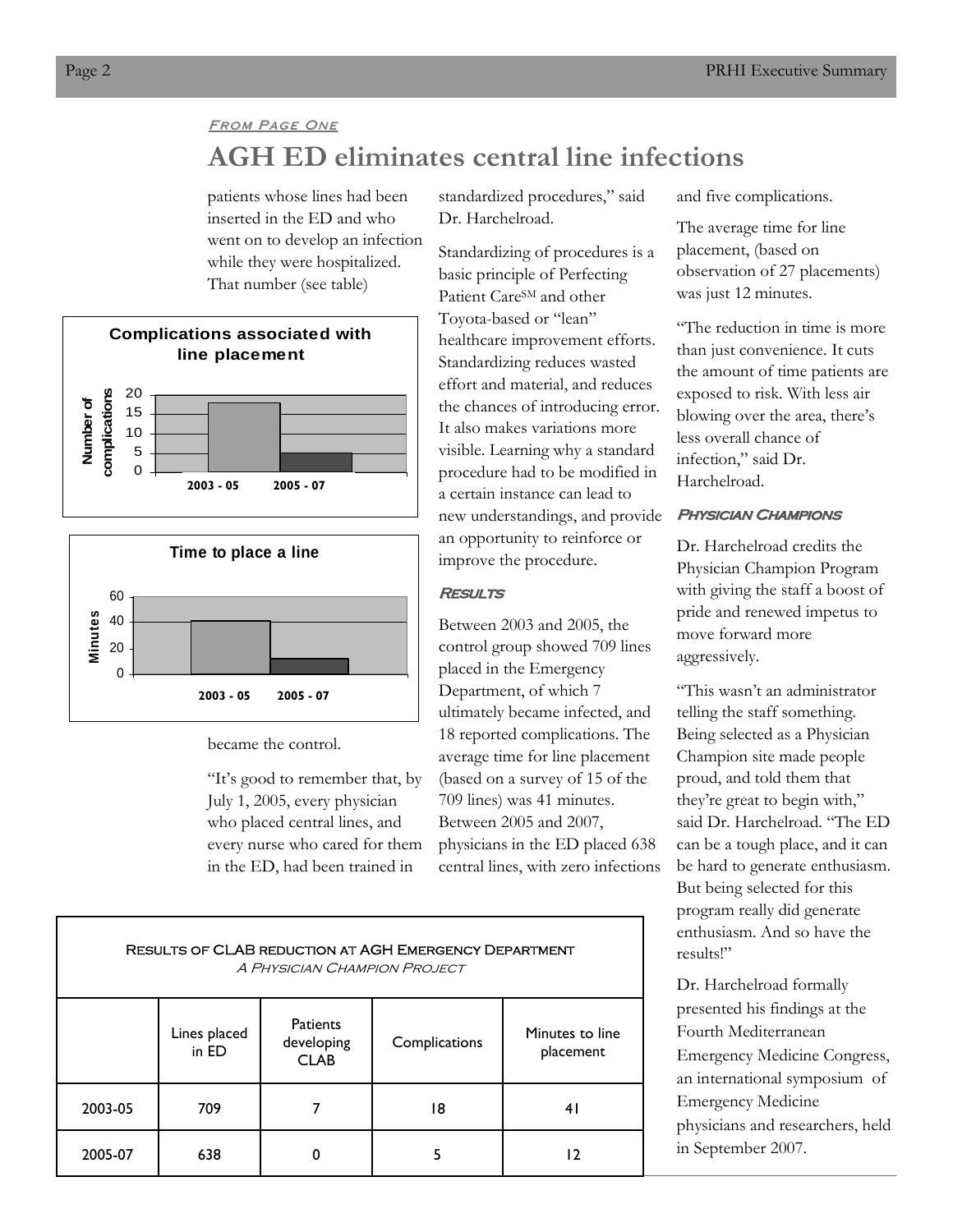# DAVID MUNCH, MD, EXEMPLA HEALTHCARE **Our goal wasn't to "go out and do Lean"**

The three-hospital Exempla System of Denver had adequate reason for a quality shake-up. In 2002, despite accolades from Solucient and Healthgrades, their internal patient satisfaction surveys ranked only in the lowest quartile. Only 17% of physicians bothered to return their surveys and at a 62% ranking, the employees were only moderately content.

Through an independent assessment, the executives realized that organizational improvement started with them. They needed to change and become more effective as leaders; to establish quality, safety, patient satisfaction, employee engagement and stewardship as their focused

goals and to become servants to the staff. Exempla leaders committed themselves to full public transparency and topdecile performance nationally using comparatives including NQF\*, CMS\*, Premier\* and Avatar databases.

Performance improved almost immediately and Exempla began their journey to differentiate themselves in their market.

In 2004, the case became more urgent as two major payers locked Exempla Good Samaritan Hospital out of their contracts. CEO Jeff Selberg and the Board responded by publicly raising the bar. Exempla advocated for statewide quality reporting for

all hospital systems and sponsored a public forum with the NQF, inviting business groups, local press and other healthcare systems to present their performance.

Today, Exempla is recognized as Denver's quality leader, and has reached its goal as a national top-decile performer in the majority of CMS indicators. Lockouts have been lifted and, in fact, Exempla is a preferred provider for certain Denverarea employers.

## **GETTING FROM A TO B**

Exempla's Lutheran Medical Center chose to use Toyota Production System methods, "Lean," as its performance improvement platform. A common dilemma for hospitals

Continued, P. 4

*\*National Quality Forum; Centers for Medicare and Medicaid Services; Institute for Healthcare Improvement* 



## *NEW BOOK HIGHLIGHTS REGION'S HEALTHCARE PROGRESS*

*December 2007 marks the publication date of an anthology of PRHI improvement stories. The book, entitled,* The Pittsburgh Way to Efficient Healthcare: Improving Patient Care Using Toyota Based Methods*, (ISBN 978-1-56327-367-4), was written by former PRHI Communications Director, Naida Grunden.* 

*Since 2001, the* PRHI Executive Summary *has carried news of experiments in healthcare improvement using Toyota-based Perfecting Patient CareSM. Under the auspices of PRHI, these experiments were conducted in healthcare institutions throughout Southwestern Pennsylvania.* 

*The newsletter stories, now anthologized in this book, describe the principles, techniques, and results of these programs, as well as the innovative University class that supports the work. PRHI is the only non-profit, community resource of its type in the country offering instruction, on-site coaching, and assistance in implementing these principles.* 

*The publisher, Healthcare Performance Press, is offering a pre-publication discount through www.amazon.com. See the author's website at www.naidagrunden.com.*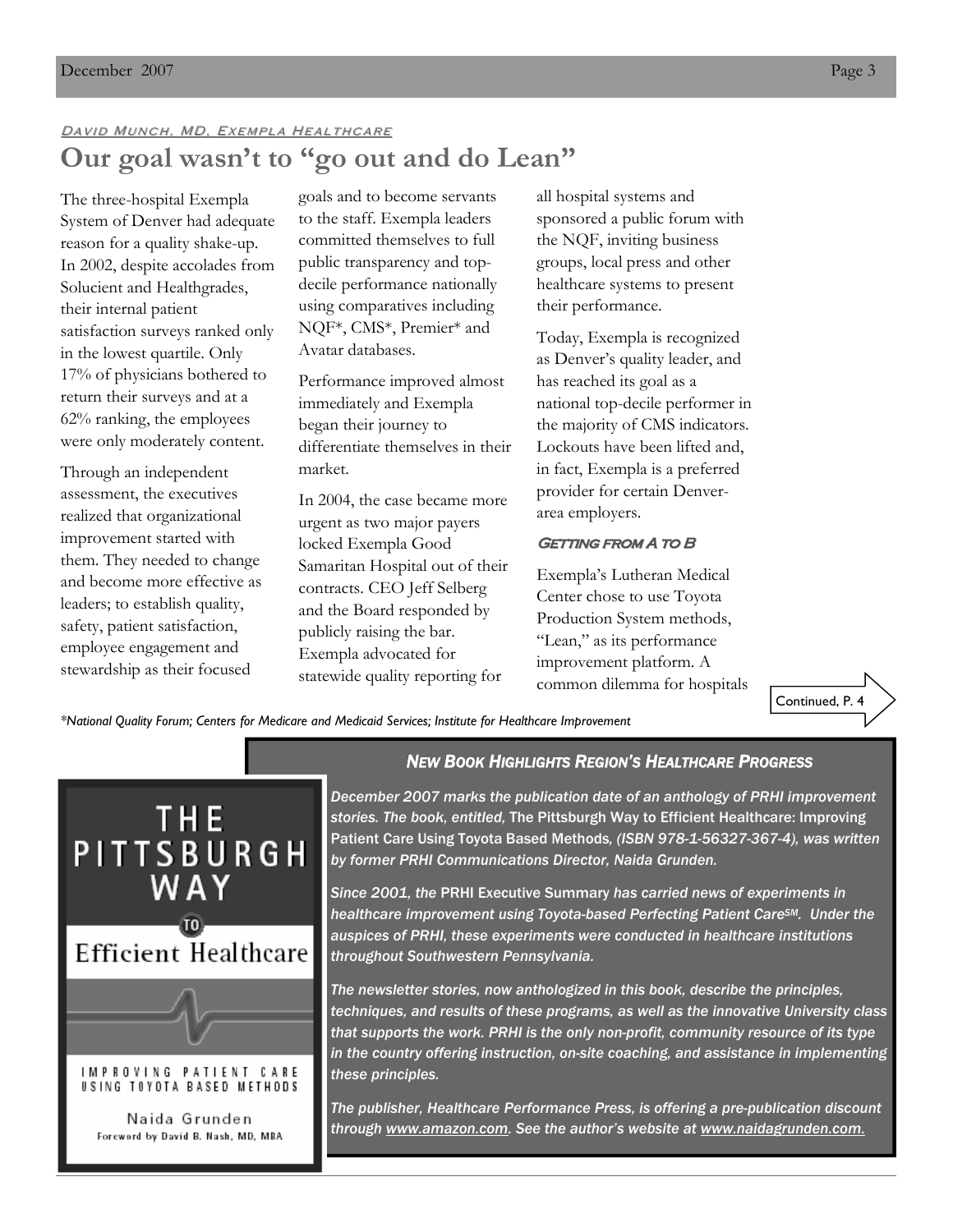# FROM PAGE 3 **Our goal wasn't to "go out and do Lean"**

introducing Lean is: *where do you start?* David Munch, MD, Chief Clinical and Quality Officer at Exempla Lutheran Medical Center in Denver, wondered the same thing three years ago when their Lean journey began.

"Our goal wasn't to 'go out and do Lean," he said, addressing PRHI leaders in Pittsburgh October 29.

Instead, the goal of the quality work would be to improve the performance of every service line, aligning those improvements with the strategic vision, and earning the staff's enthusiasm along the way by making work easier.

Hospital officials knew that instituting a major new quality program would require resources. Rather than accept the argument that quality would cost too much, the Exempla Lutheran Lean team demonstrated that the *lack* of quality was the costly thing. Saving

people's time, reducing unnecessary inventory and improving reliability in the clinical flow would naturally reduce expenditures as well.

Along the way, the Lean Team discovered an opportunity to introduce Lean thinking in the billing department. "Hospital finances were 'low hanging fruit,'" said Dr. Munch.

Each day the hospital carries debt, it loses money. Simply getting bills paid on time—making sure they're accurate and timely, for example could make a huge difference to the hospital's bottom line. It took the Lean Team and the people in the billing department one week to fix a broken laboratory billing process. Resulting improvements saved the hospital approximately \$540,500 in the first year—savings that can be replicated in the system's two other hospitals. Savings like these make it easy to support the investment in quality.

## MANAGEMENT CHANGE, BOARD **INVOLVEMENT**

A hospital starting to change and improve from wall to wall faces discomfort and disruption to the status quo that can be difficult to manage. Certain disciplines, like *Hansei*, a blame-free but painfully honest assessment of weaknesses and reflection upon what to do better next time, are counterintuitive in the American workplace, but vital to improvement. While Toyota awards workers for stopping a problem at the earliest possible stage, American work culture can encourage the hiding of mistakes for fear of embarrassment and blame. However, it is the acknowledgement of problems that creates the good kind of discomfort necessary to spur change, says Dr. Munch.

On making problems visible, John Shook of the Lean Enterprise



This process map, created by people who do the work, shows the current condition: many ways to do a task, and many, many steps until it's done. Every unnecessary step and every "alternative" way of doing something increases the likelihood that error will be introduced. Thoughtful, deliberate standardization and simplification, implemented in disciplined improvement cycles known as Kaizen, creates a better, more reliable process.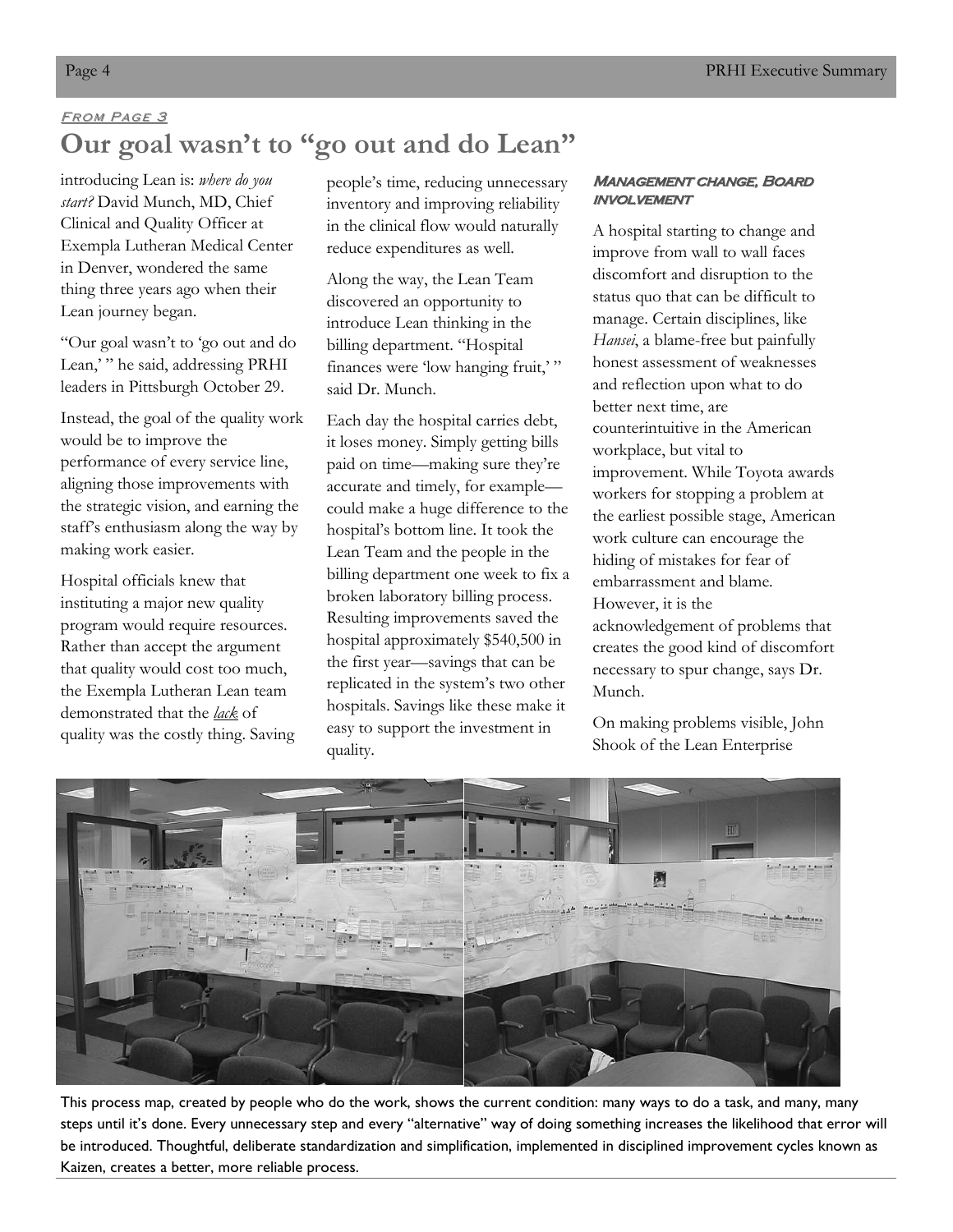Institute, says, "It is all about knowing normal from abnormal and knowing it right now."

Dr. Munch found challenges in preparing managers to accept a new way of doing things. Gradually the organization has moved from a top-down, command-and-control management to one of collaboration with the frontline workers using system-wide shared governance and Lean methods. According to Dr. Munch, to establish a fair, just and safe environment that allows people to bring mistakes forward, the leaders need to model the behavior and coach others to do the same. Then, and only then, can problems be safely revealed for improvement.

Quality is everyone's responsibility. System CEO Jeff Selberg, for example, requires the hospital CEOs to give the quality report to the Board of Directors and field questions they might have. Delegation of this is not an option.

The Board is also serious about quality. They shadow the nurses on the floor to get a better appreciation of the struggles and needs in giving patient care. Some Board members have participated on tracer teams. These observations build leverage to continue the work of improvement. "It brings the vision and mission from platitude to reality," said Dr. Munch.

Middle managers also have a new set of expectations in the brave, new world of Lean and

collaborative management. They must know the standard work and what is expected of the team, to know how to coach the staff to a decision instead of making it for them, and they must be accountable, organized and supportive.

Magnet hospitals shared governance approach, and improved communication along the work pathway helps to strengthen the new, flattened management model. "Shared governance practice is wonderfully synergistic with Lean methods," said Dr. Munch.

## **CREATING PULL**

Events on the horizon, like CMS' impending halt of reimbursement for "never" events (wrong-site surgery, surgical items left behind, etc.), and the enormity of baby boom retirements, have spurred the need for tools to help clinicians always get it right the first time.

Specific, five-year improvement goals align with the hospital's vision and mission, resulting in a "report card" of expected outcomes. The goals are created after careful analysis of surveys from patients, employees and physicians to determine what's most urgent. In this way, scarce resources can be aligned with organizational goals in a strategic way.

While the goals have a five-year timeline, progress is checked annually and results are posted. It's up to the frontline staff to implement improvements and meet those goals.

Continued, P. 6

## **One Year In: Exempla Lutheran Medical Center Pharmacy**

- 50% reduction in medication delivery time
- 78% reduction in waste/recycling on IVPB
- Saved 11 miles/day pharmacist walking
- Saved 110 hours of ICU nurse time per month
- 54% reduction in stock movement
- \$100,000 reduction in ED inventory
- 72% reduction in work to access EMR data
- Visual management and Kanban system for large volume IVs reduces inventory 75%

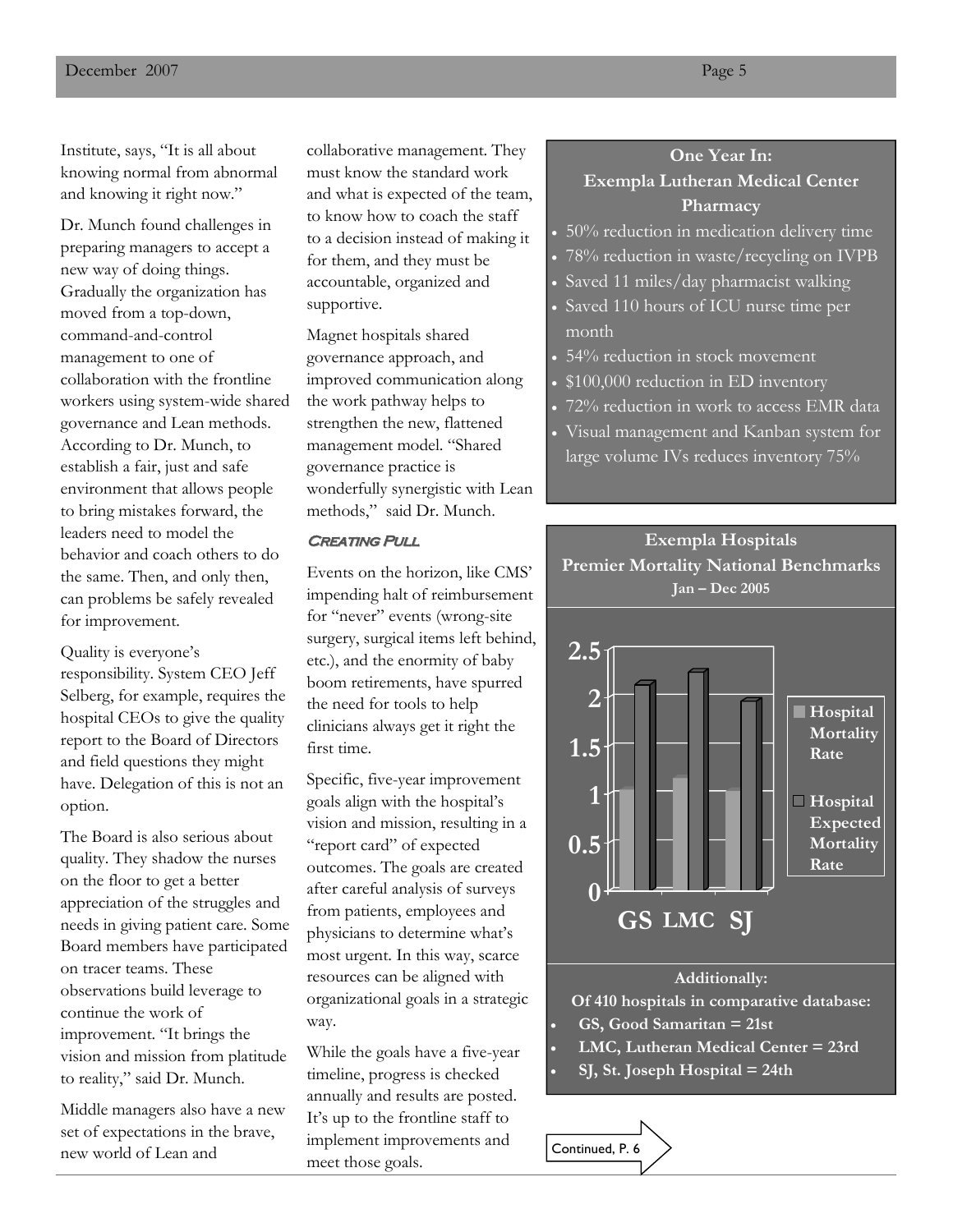# FROM PAGE 5 **Our goal wasn't to "go out and do Lean"**

This close focus usually means taking some work off the plates of staff members. It also creates "pull" for Lean learning.

"The goals become a burning platform for staff," said Dr. Munch. "They want Lean resources to help them improve, and they want them now. It becomes a challenge to meet the demand for training."

## **TECHNIQUES**

Using a series of well planned *Kaizen* ("good change") events, several units began testing improvements. A typical *Kaizen* will involve one month of preparation and five days of intense, teambased improvement work teaching, analyzing the current condition, planning the rapid round of improvements, coming up with metrics, and communicating to stakeholders. Only then does the lightning round of improvements begin. Implementation of the improvements and sustaining the results also requires vigilance and management over time.

Dr. Munch found the pharmacy a particularly ready place to test improvements, in part because it operates like assembly lines, but in part because frontline staff and managers were open to trying something new. Applying the principles in the course of work every day, and mentoring one another in improvements, the pharmacy successfully improved service and morale, and reduced waste (see sidebar).

## **RESULTS**

The CEO and Board had set an

aggressive goal for Exempla hospitals: score within the top 10% of national hospitals in various measures of safety and quality. Specific dashboards of care measures track improvement in myocardial infarction, pneumonia, heart failure, and surgical infections. Color coded charts map progress, with green signifying the top 10%; yellow below the top 10%, but still meeting or exceeding the national average; and red signifying an area that has slipped below the national average. The visual charts help draw resources to problems, while supporting continued excellence elsewhere.

In the five years of Exempla's commitment to become the Best in

the nation, Exempla has succeeded in achieving top-decile performance in many of its goals and remains focused on getting there with all of them. And of 410 comparable hospitals nationwide, Exempla hospitals have among the lowest expected mortality rates (see sidebar).

Dr. Munch summarizes the journey this way: "Through its ability to manage and support people, Lean is an effective approach for advancing quality, safety, teamwork, patient satisfaction and financial stewardship through aligning flow, reducing waste and establishing standard work in the healthcare organizations."

## **The Gallup 12**

Gallup Organization, after 80,000 interviews with managers in over 400 companies, created a way to measure the strength of a workplace by asking these dozen questions. The Exempla improvement team routinely uses them:

- 1. Do I know what is expected of me at work?
- 2. Do I have the materials and equipment I need to do my work right?
- 3. At work, do I have the opportunity to do what I do best every day?
- 4. In the last seven days, have I received recognition or praise for doing good work?
- 5. Does my supervisor, or someone at work, seem to care about me as a person?
- 6. Is there someone at work who encourages my development?
- 7. At work, do my opinions seem to count?
- 8. Does the mission/purpose of my company make me feel my job is important?
- 9. Are my co-workers committed to doing quality work?
- 10. Do I have a best friend at work?
- 11. In the last six months, has someone at work talked to me about my progress?
- 12. This last year, have I had opportunities at work to learn and grow?

From *First, Break All the Rules, What the World's Greatest Managers Do Differently* by Marcus Buckingham & Curt Coffman, Simon & Schuster, 1999.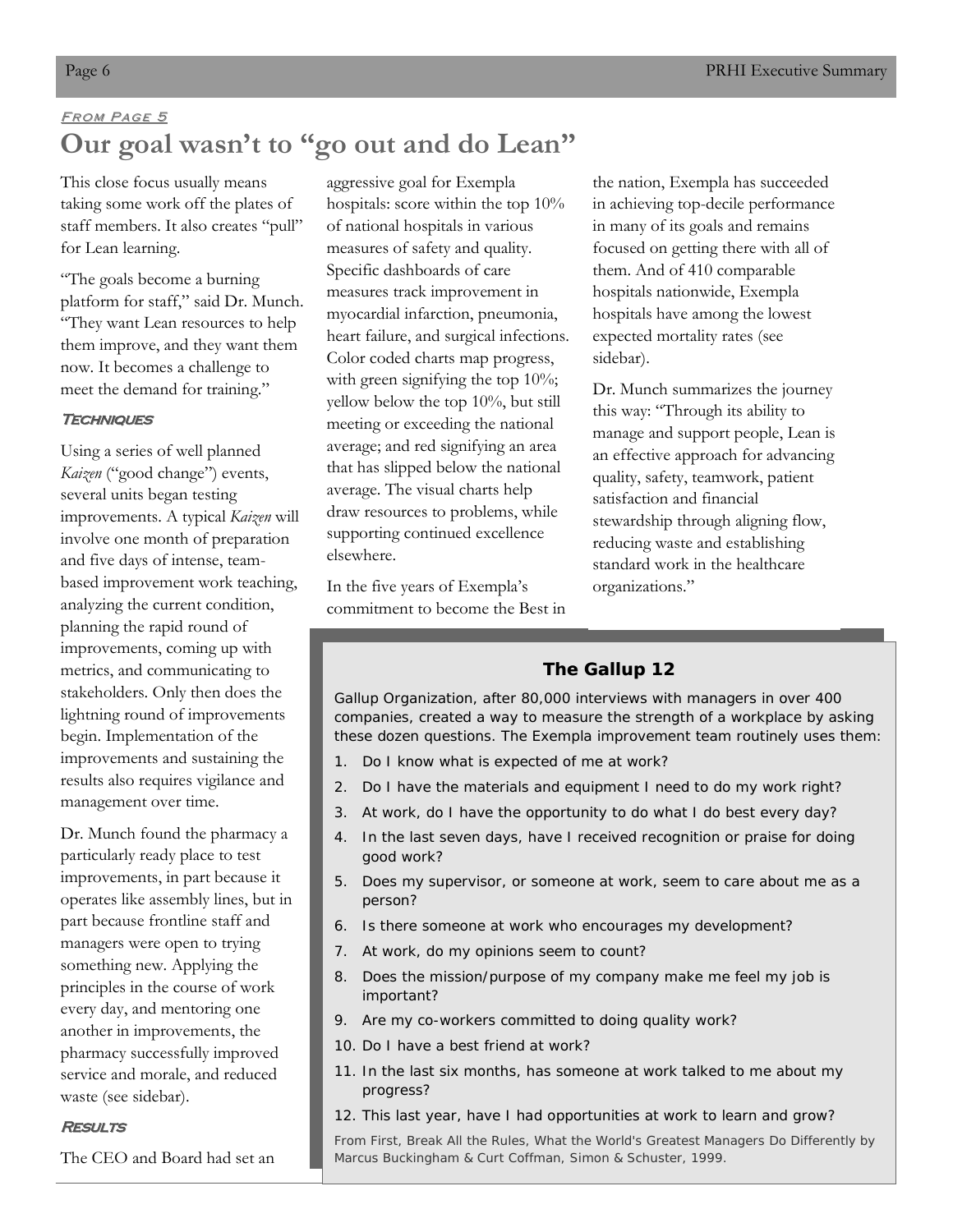# TOYOTA MOTOR MANUFACTURING WEST VIRGINIA **Healthcare leaders visit Toyota plant**

PRHI has spent the past six years helping local healthcare facilities adapt the principles of the Toyota Production System to health care—a system it calls Perfecting Patient CareSM. On Wednesday, August 1, a contingent of PRHI, JHF and community healthcare leaders visited the Toyota Motor Manufacturing plant in Buffalo, West Virginia, to see the real system in action.

### **SETTING AUDACIOUS GOALS**

One major tenet of this improvement system is reaching for the Audacious Goal. The Buffalo plant, for example, posed the question: "Why can't we eliminate all waste from this plant to landfill?" It's an ideal, seemingly unreachable—just the kind of accomplishment Toyota is known for. And for the last three years running, the Buffalo plant has done it—sent zero waste to landfill.

## **AUTONOMATION**

The plant, which is unusually clean and well organized, manufactures engines and transmissions. A great many of the processes are automated, with huge robots lifting and rotating heavy assemblies and delicately placing them in precisely the right position for the next process. Employees patrolled those areas, but in certain assembly areas, there's still a great reliance on human hands.

Toyota places great importance on the point at which man and machine interact. Machines are there to serve humans, not the other way around. The principle known as "autonomation" imparts some intelligence to machines, so that they serve the worker.

## ON THE SHOP FLOOR

Replacing the wood-paneled, sequestered meeting room were white boards lining whole walls on the factory floor. Meetings, often extemporaneous, involve the people confronting a problem, who stand in front of the white board, sketch their problem and possible solutions. Managers are there to lend support. These short meetings usually result in the production of an A-3, the Toyota problem-solving tool that describes:

- the way work is currently done,
- the nature of the problem and its root cause,
- the target or ideal condition to strive for, and
- concrete, specific steps toward implementation of the solutions.

Visitors were taken by the level of detail and deliberation evident on the A-3s that Toyota shared.

The short, frequent, standing meetings reflect an

overarching belief in a "flat" organization, as does the design of the administrative offices. The President works from a cube like everyone else, and he is fully accessible to staff.

In the Control Room a staff of problem-solvers observed the work, acting on what they saw as necessary. They formed, in effect, a permanent process improvement learning team.

Toyota is choosy about whom it hires. Skills must be accompanied by enthusiasm and willingness to accept continuous change as the new norm. The company requires intensive six-week training for new hires. At the end of training, employees are evaluated for their agility, knowledge and trainability.

Perhaps most tellingly, the expectation of improvement is built into the compensation system. Achievements in quality and safety are tied to annual bonuses, which accrue to whole teams, not individuals. To encourage participation in kaizen activities (focused rounds to

eliminate waste), the company offers four paid hours per month.

All agreed the tour was too brief and broad, and many hope to return for a more indepth look.